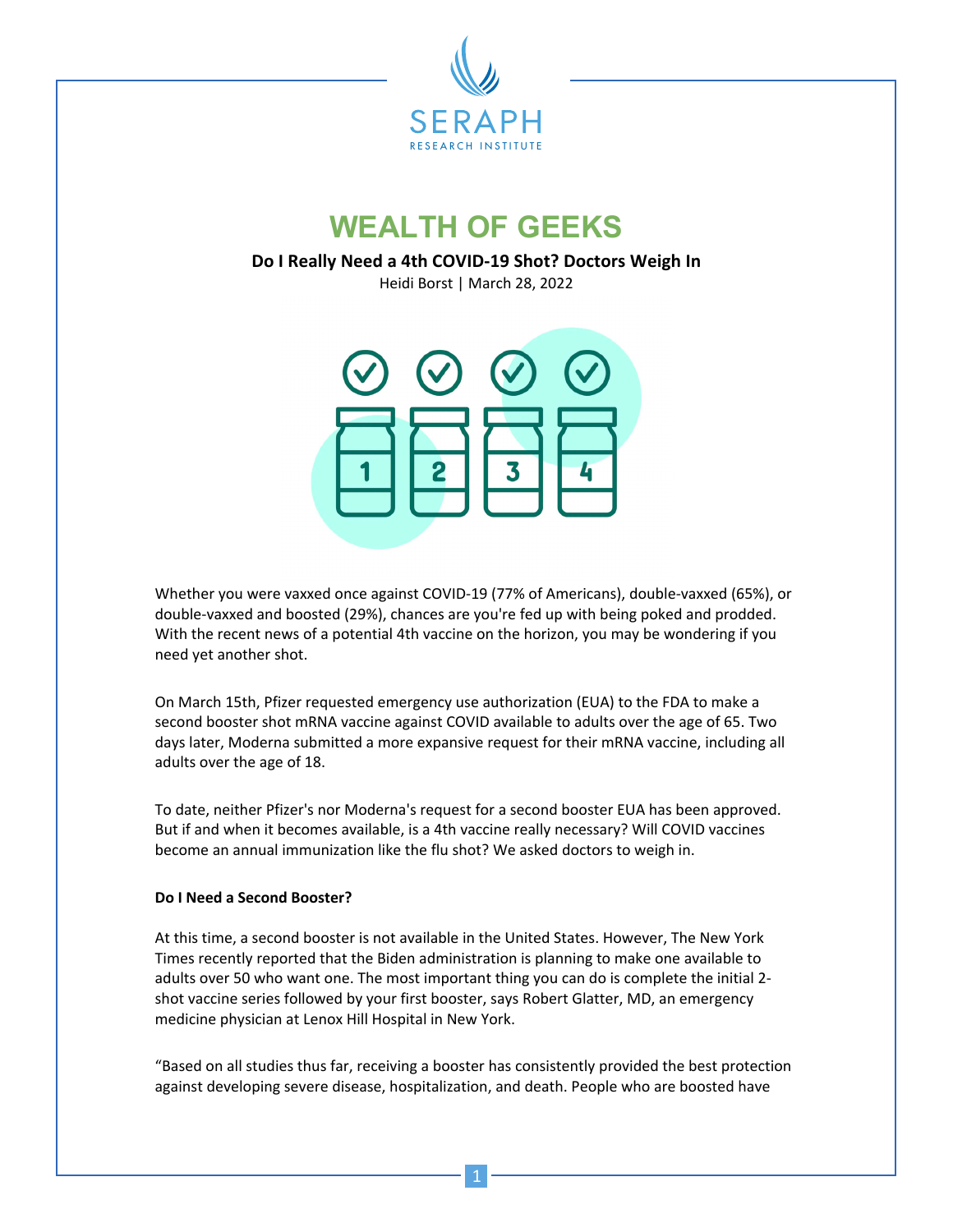

remained at the lowest risk for adverse outcomes overall," says Dr. Glatter. On the flip side, those eligible for a booster who hasn't received one are at elevated risk for a breakthrough or reinfection, he says.

If the FDA approves a second booster, people over the age of 65 and those who are immunocompromised, such as cancer patients, those undergoing chemotherapy or immunotherapy, people with autoimmune disorders, and organ transplant recipients, should be first in line to receive one, Dr. Glatter says.

"Others with recent breakthrough infections who have underlying cardiac disease, kidney disease, or chronic lung disease should also receive an additional booster shot for added protection," says Dr. Glatter.

A second booster may be warranted in the general population as well. That's because the mRNA vaccines' protection against infection from COVID typically wanes or diminishes within several months across all age groups.

"Two or three vaccinations will protect the majority of people from serious disease. But the reality is that they are not very effective at preventing infection—which is generally mild or asymptomatic—after three or four months," says Dr. Glatter.

#### **I've Been Boosted** *and* **Had Omicron. Do I Really Need to be Boosted Again?**

Does infection with a recent variant after being double-vaxxed and boosted enhance immunity against COVID? The jury's still out on that one, says Dr. Glatter.

"It's unclear if healthy persons who are fully vaccinated and received a booster shot but developed a breakthrough infection (most likely with omicron) without developing severe disease or requiring hospitalization will ultimately require a second booster," Dr. Glatter says. Further research is needed.

What's more, your level of immunity against COVID depends on *when* you came down with the virus or received the vaccine, says **Serhat Gumrukcu, MD**, an epidemiologist, and Executive Director and Director of Translational Research at Seraph Research Institute in Los Angeles, California.

The more the virus moves from one person to another, the more it mutates and changes, making it less responsive to the vaccine, Dr. Gumrukcu explains. All of the vaccines we have today were based on the original COVID variant, which has changed quite a bit over the last two years, he says.